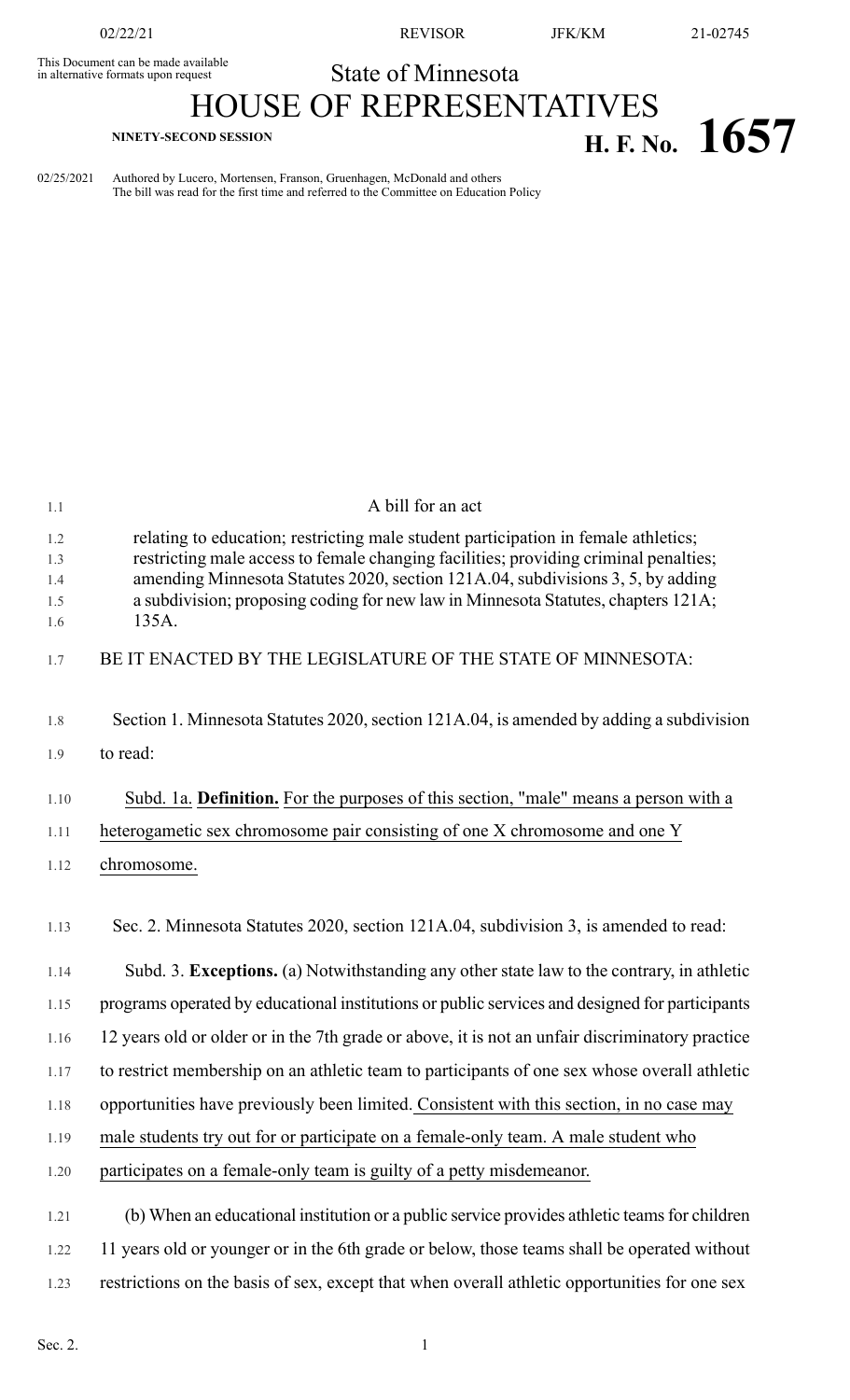2.1 have previously been limited and there is a demonstrated interest by members of that sex 2.2 to participate on a team restricted to members of that sex, the educational institution or 2.3 public service may provide a team restricted to members of that sex. Consistent with this 2.4 section, in no case may students of the male sex try out for or participate on a female-only 2.5 team. A male student who participates on a female-only team is guilty of a petty

2.6 misdemeanor.

2.7 (c) When two teams in the same sport are in fact separated or substantially separated 2.8 according to sex, the two teams shall be provided with substantially equal budgets per 2.9 participant, exclusive of gate receipts and other revenues generated by that sport, and in all 2.10 other respects shall be treated in a substantially equal manner. However, nothing in this 2.11 section shall be construed to require the two teams to conduct combined practice sessions 2.12 or any other combined activities related to athletics.

2.13 (d) If two teams are provided in the same sport, one of these teams may be restricted to 2.14 members of a sex whose overall athletic opportunities have previously been limited, and 2.15 members of either sex shall be permitted to try out for the other team.

2.16 (e) Notwithstanding the provisions of paragraphs (a), (b), and (d), any wrestling team 2.17 may be restricted to members of one sex whether or not the overall athletic opportunities 2.18 of that sex have previously been limited, provided that programs or events are provided for 2.19 each sex to the extent the educational institution or public service determines that these 2.20 programs or events are necessary to accommodate the demonstrated interest of each sex to 2.21 participate in wrestling.

#### 2.22 **EFFECTIVE DATE.** This section is effective August 1, 2021, and applies to crimes 2.23 committed on or after that date.

2.24 Sec. 3. Minnesota Statutes 2020, section 121A.04, subdivision 5, is amended to read:

2.25 Subd. 5. **Rules.** The commissioner of education, after consultation with the commissioner 2.26 of human rights must promulgate rules in accordance with chapter 14 to implement this 2.27 section to prevent discrimination in elementary and secondary school athletic programs 2.28 operated by educational institutions. The rules promulgated by the commissioner pursuant 2.29 to this section shall not require athletic competition or tournaments for teams whose 2.30 membership may be restricted to members of a sex whose overall athletic opportunities 2.31 have previously been limited to be scheduled in conjunction with the scheduling of athletic 2.32 competition or tournaments for teams whose membership is not so restricted by this section. 2.33 Any organization, association, or league, including the Minnesota State High School League, 2.34 entered into by elementary or secondary schools or public services for the purpose of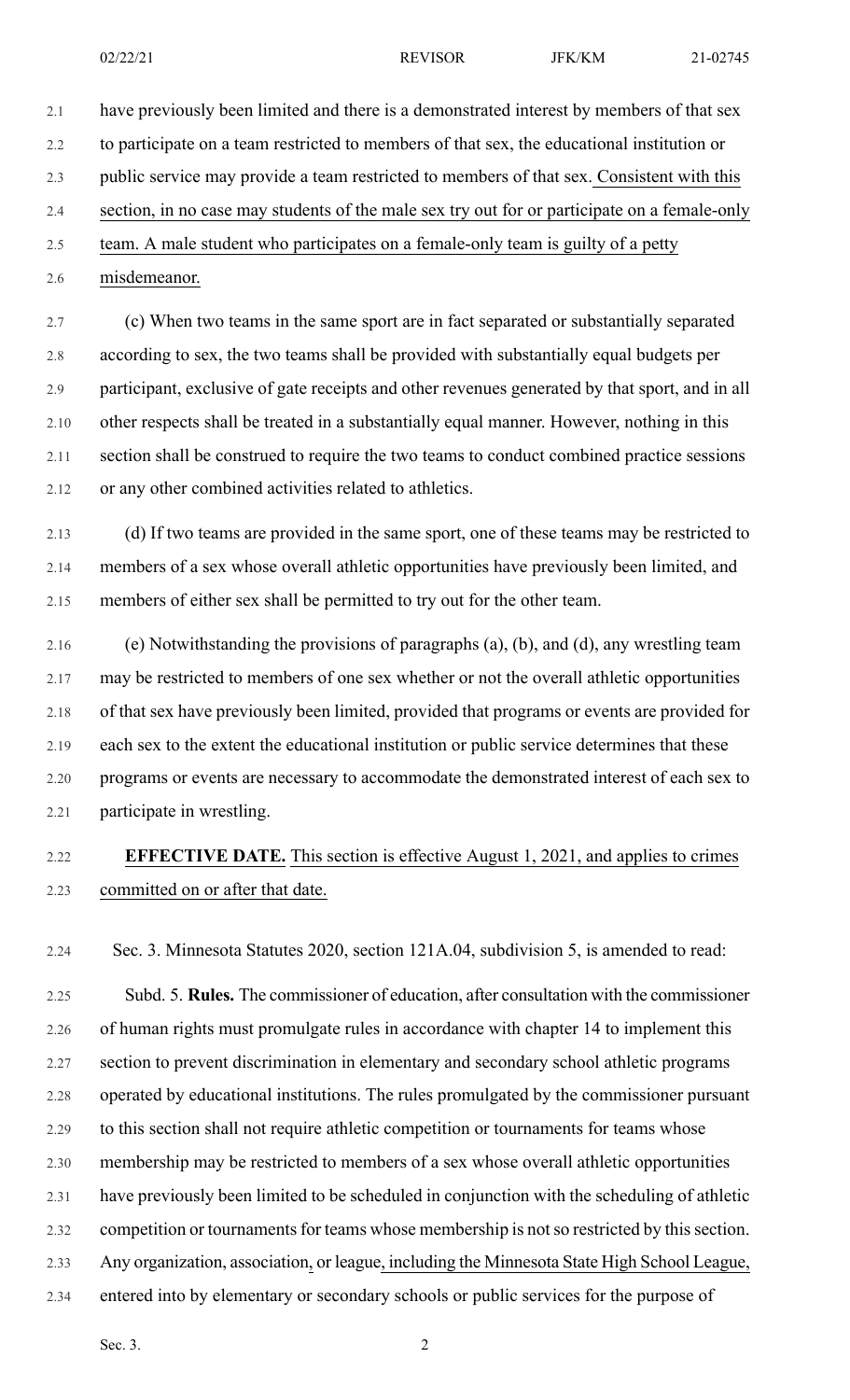3.1 promoting sports or adopting rules and regulations for the conduct of athletic contests 3.2 between members shall provide rules and regulations and conduct its activities so as to 3.3 permit its members to comply fully with this section. The rules of that organization, 3.4 association or league may provide separate seasons for athletic competition or tournaments

3.5 in a sport for teams whose membership may be restricted to members of a sex whose overall

3.6 athletic opportunities have previously been limited from athletic competition or tournaments

3.7 established for teams in that same sport whose membership is not so restricted by this

3.8 section, and its rules may prohibit a participating student from competing on more than one

- 3.9 school team in a given sport during a single school year.
- 

#### 3.10 Sec. 4. **[121A.20] DRESSING FACILITIES.**

3.11 Public school communal restrooms, locker rooms, dressing rooms, shower rooms, and

3.12 any other facility or setting where a student may be in a state of undress shall be designated

3.13 female only or male only. A male who uses a female-only facility is guilty of a misdemeanor.

3.14 For the purposes of this section, "male" means a person with a heterogametic sex

3.15 chromosome pair consisting of one X chromosome and one Y chromosome.

### 3.16 **EFFECTIVE DATE.** This section is effective August 1, 2021, and applies to crimes 3.17 committed on or after that date.

#### 3.18 Sec. 5. **[135A.151] SINGLE-SEX ATHLETICS AND DRESSING FACILITIES** 3.19 **POLICY.**

3.20 Subdivision 1. **Definition.** For the purposes of this section, "male" means a person with

3.21 a heterogametic sex chromosome pair consisting of one X chromosome and one Y

3.22 chromosome.

3.23 Subdivision 2. **Applicability.** This section applies to the following postsecondary

3.24 institutions:

3.25 (1) institutions governed by the Board of Trustees of the Minnesota State Colleges and 3.26 Universities or the Board of Regents of the University of Minnesota; and

- 3.27 (2) private postsecondary institutions that offer in-person courses on a campus located
- 3.28 in Minnesota and which are eligible institutions as defined in section 136A.103.
- 3.29 Subd. 3. **Policy requirements.** (a) Notwithstanding any other state law to the contrary,

3.30 in athletic programs operated by postsecondary institutions, it is not an unfair discriminatory

3.31 practice to restrict membership on an athletic team to participants of one sex. In no case